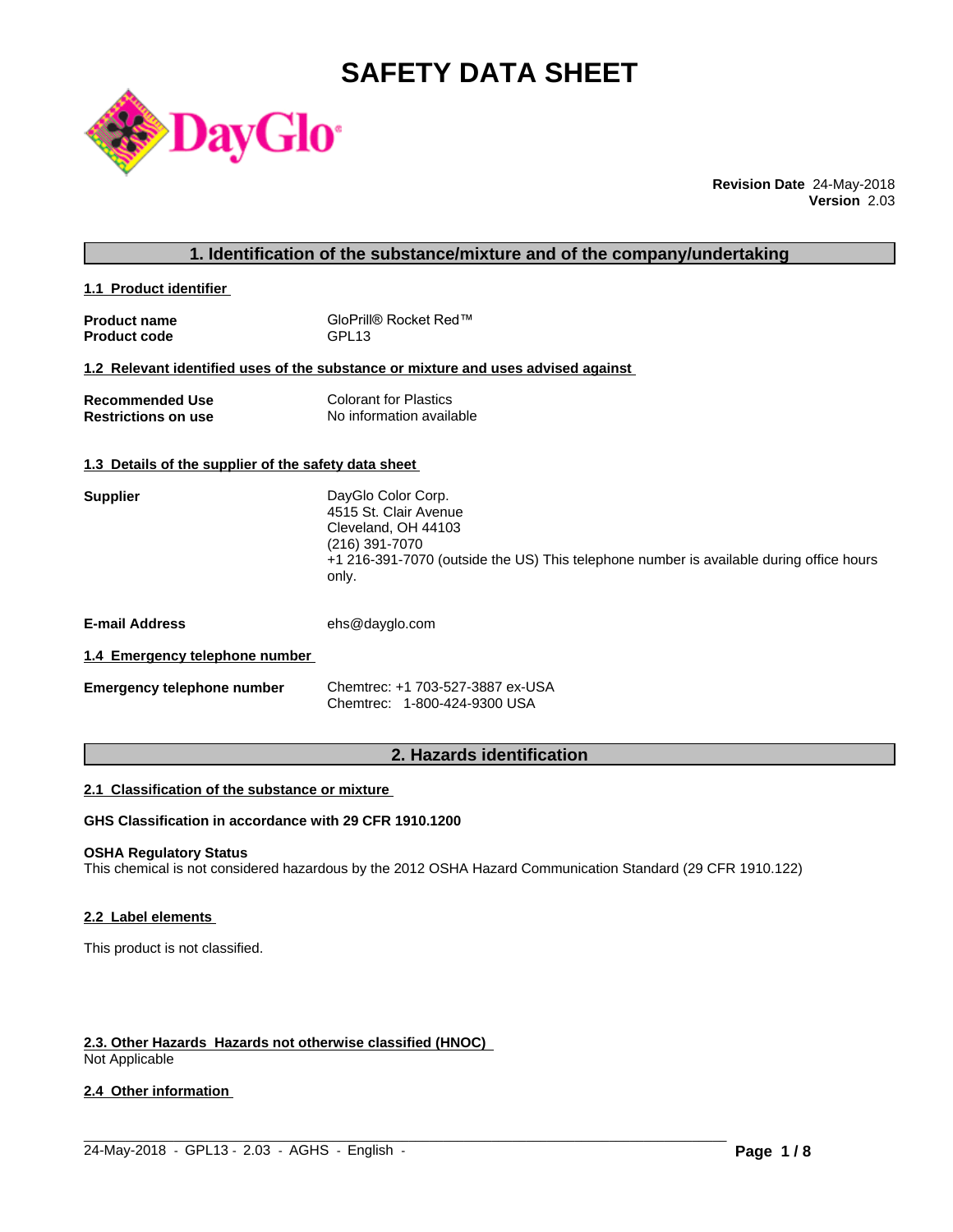Not Applicable

## **3. Composition/Information on Ingredients**

**Substance** 

**Mixture**

| Chemical<br>Name                                                                        | CAS No.    | $\mathbf{a}$<br>Weight-% |  |
|-----------------------------------------------------------------------------------------|------------|--------------------------|--|
| <b>OXIDE</b><br>`'<br>MAGNE<br>SIUM                                                     | 4-48-9∪ں . |                          |  |
| The exact persontage (concentration) of composition has been withhold as a trade secret |            |                          |  |

The exact percentage (concentration) of composition has been withheld as a trade secret.

## **4. First aid measures**

## **4.1 Description of first-aid measures**

|                       | 5. Fire-Fighting Measures                                                                                                                                                                                               |
|-----------------------|-------------------------------------------------------------------------------------------------------------------------------------------------------------------------------------------------------------------------|
| Notes to physician    | Treat symptomatically.                                                                                                                                                                                                  |
|                       | 4.3 Indication of any immediate medical attention and special treatment needed                                                                                                                                          |
| <b>Symptoms</b>       | See Section 2.2, Label Elements and/or Section 11, Toxicological effects.                                                                                                                                               |
|                       | 4.2 Most important symptoms and effects, both acute and delayed                                                                                                                                                         |
| Ingestion             | Do NOT induce vomiting. Drink plenty of water. Consult a physician.                                                                                                                                                     |
| <b>Inhalation</b>     | Immediate medical attention is not required. Move to fresh air.                                                                                                                                                         |
| <b>Skin contact</b>   | Immediate medical attention is not required. Wash off with soap and water.                                                                                                                                              |
| Eye contact           | Immediately flush with plenty of water. After initial flushing, remove any contact lenses and<br>continue flushing for at least 15 minutes. Keep eye wide open while rinsing. If symptoms<br>persist, call a physician. |
| <b>General advice</b> | No information available.                                                                                                                                                                                               |
|                       |                                                                                                                                                                                                                         |

## **5.1 Extinguishing media**

### **Suitable extinguishing media**

Use extinguishing measures that are appropriate to local circumstances and the surrounding environment.

**Unsuitable Extinguishing Media** None.

### **5.2 Special hazards arising from the substance or mixture**

## **Special Hazard** None known based on information supplied.

**Hazardous Combustion Products** Carbon oxides. Nitrogen oxides (NOx).

**Explosion Data Sensitivity to Mechanical Impact** None. **Sensitivity to Static Discharge** None.

## **5.3 Advice for firefighters**

As in any fire, wear self-contained breathing apparatus pressure-demand, MSHA/NIOSH (approved or equivalent) and full

 $\_$  ,  $\_$  ,  $\_$  ,  $\_$  ,  $\_$  ,  $\_$  ,  $\_$  ,  $\_$  ,  $\_$  ,  $\_$  ,  $\_$  ,  $\_$  ,  $\_$  ,  $\_$  ,  $\_$  ,  $\_$  ,  $\_$  ,  $\_$  ,  $\_$  ,  $\_$  ,  $\_$  ,  $\_$  ,  $\_$  ,  $\_$  ,  $\_$  ,  $\_$  ,  $\_$  ,  $\_$  ,  $\_$  ,  $\_$  ,  $\_$  ,  $\_$  ,  $\_$  ,  $\_$  ,  $\_$  ,  $\_$  ,  $\_$  ,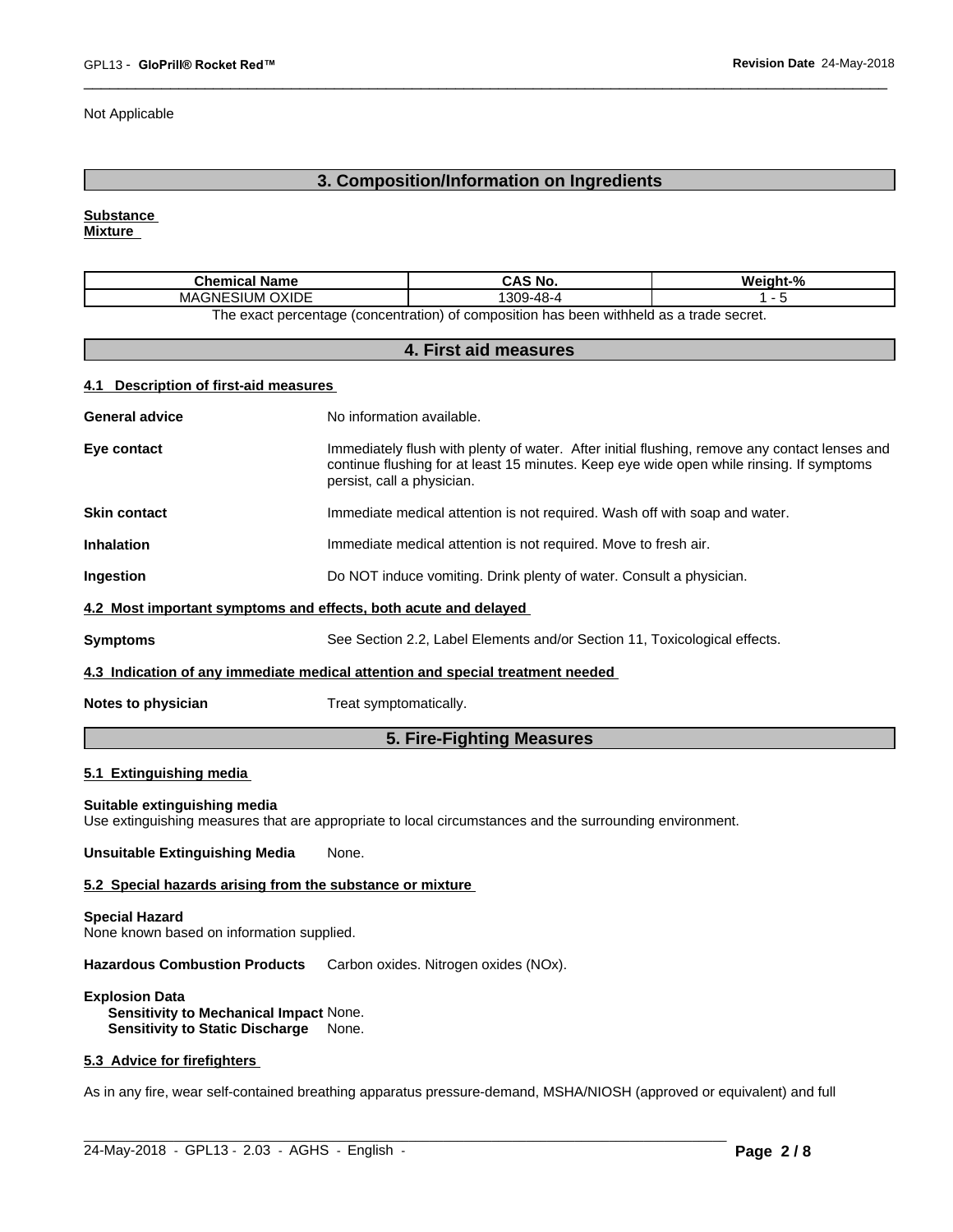protective gear.

## **6. Accidental Release Measures**

## **6.1 Personal precautions, protective equipment and emergency procedures**

Ensure adequate ventilation, especially in confined areas. Use personal protective equipment.

### **6.2 Environmental precautions**

Prevent product from entering drains. See Section 12 for additional Ecological information.

#### **6.3 Methods and materials for containment and cleaning up**

**Methods for Containment** Prevent further leakage or spillage if safe to do so.

**Methods for cleaning up** Use personal protective equipment. Take up mechanically and collect in suitable container for disposal. Prevent product from entering drains. Keep in suitable and closed containers for disposal.

## **7. Handling and storage**

## **7.1 Precautions for safe handling**

| Advice on safe handling                                          | Wear personal protective equipment. Take precautionary measures against static<br>discharges. |  |
|------------------------------------------------------------------|-----------------------------------------------------------------------------------------------|--|
| <b>Hygiene measures</b>                                          | Handle in accordance with good industrial hygiene and safety practice.                        |  |
| 7.2 Conditions for safe storage, including any incompatibilities |                                                                                               |  |
| <b>Storage Conditions</b>                                        | Keep tightly closed in a dry and cool place.                                                  |  |
| <b>Materials to Avoid</b>                                        | No materials to be especially mentioned.                                                      |  |

## **8. Exposure controls/personal protection**

## **8.1 Exposure Guidelines**

| <b>Chemical Name</b> | <b>ACGIH TLV</b>         | <b>OSHA PEL</b>          | British Columbia            | Alberta                  | Quebec                   | <b>Ontario TWAEV</b>     |
|----------------------|--------------------------|--------------------------|-----------------------------|--------------------------|--------------------------|--------------------------|
| I MAGNESIUM OXIDE    | TWA: $10 \text{ mg/m}^3$ | TWA: $15 \text{ mg/m}^3$ | TWA: $10 \text{ mg/m}^3$    | TWA: $10 \text{ mg/m}^3$ | TWA: $10 \text{ mg/m}^3$ | TWA: $10 \text{ ma/m}^3$ |
| 1309-48-4            | inhalable fraction       | fume, total              | $TWA$ : 3 mg/m <sup>3</sup> |                          |                          |                          |
|                      |                          | particulate              | STEL: $10 \text{ ma/m}^3$   |                          |                          |                          |

### **8.2 Appropriate engineering controls**

**Engineering Measures** Showers Eyewash stations Ventilation systems.

## **8.3 Individual protection measures, such as personal protective equipment**

| <b>Eye/Face Protection</b>    | Safety glasses with side-shields.                                                                              |
|-------------------------------|----------------------------------------------------------------------------------------------------------------|
| Skin and body protection      | Wear chemical resistant footwear and clothing such as gloves, an apron or a whole body<br>suit as appropriate. |
| <b>Respiratory protection</b> | . NIOSH/MSHA approved respiratory protection should be worn if exposure is anticipated.                        |
| <b>Hygiene measures</b>       | See section 7 for more information                                                                             |

 $\_$  ,  $\_$  ,  $\_$  ,  $\_$  ,  $\_$  ,  $\_$  ,  $\_$  ,  $\_$  ,  $\_$  ,  $\_$  ,  $\_$  ,  $\_$  ,  $\_$  ,  $\_$  ,  $\_$  ,  $\_$  ,  $\_$  ,  $\_$  ,  $\_$  ,  $\_$  ,  $\_$  ,  $\_$  ,  $\_$  ,  $\_$  ,  $\_$  ,  $\_$  ,  $\_$  ,  $\_$  ,  $\_$  ,  $\_$  ,  $\_$  ,  $\_$  ,  $\_$  ,  $\_$  ,  $\_$  ,  $\_$  ,  $\_$  ,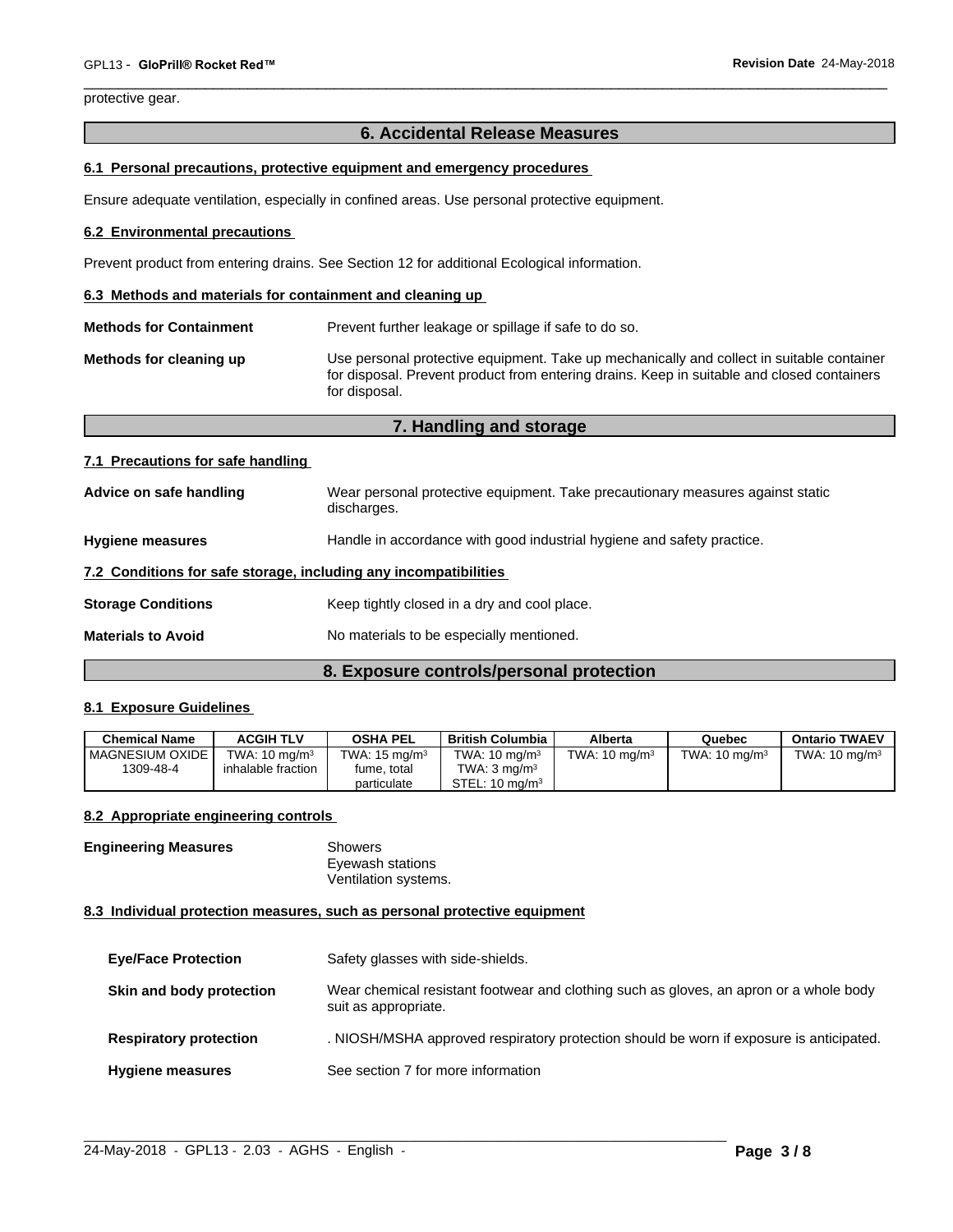## **9. Physical and chemical properties**

## **9.1 Information on basic physical and chemical properties**

| <b>Physical state</b>              | Solid              |                          |                          |
|------------------------------------|--------------------|--------------------------|--------------------------|
| Appearance                         | <b>Pellets</b>     | Color                    | Red                      |
| Odor                               | Mild               | <b>Odor Threshold</b>    | No information available |
|                                    |                    |                          |                          |
| <b>Property</b>                    | Values             | Remarks • Methods        |                          |
| рH                                 |                    | No information available |                          |
| <b>Melting/freezing point</b>      |                    | No information available |                          |
| <b>Boiling point/boiling range</b> |                    | No information available |                          |
| <b>Flash Point</b>                 |                    | No information available |                          |
| <b>Evaporation rate</b>            |                    | No information available |                          |
| Flammability (solid, gas)          |                    | No information available |                          |
| <b>Flammability Limits in Air</b>  |                    |                          |                          |
| upper flammability limit           |                    | No information available |                          |
| lower flammability limit           |                    | No information available |                          |
| Vapor pressure                     |                    | No information available |                          |
| Vapor density                      |                    | No information available |                          |
| <b>Specific Gravity</b>            | 1.2                |                          |                          |
| <b>Water solubility</b>            | Insoluble in water |                          |                          |
| Solubility in other solvents       |                    | No information available |                          |
| <b>Partition coefficient</b>       |                    | No information available |                          |
| <b>Autoignition temperature</b>    |                    | No information available |                          |
| <b>Decomposition temperature</b>   |                    | No information available |                          |
| <b>Viscosity, kinematic</b>        |                    | No information available |                          |
| Viscosity, dynamic                 |                    | No information available |                          |
| <b>Explosive properties</b>        |                    | No information available |                          |
| <b>Oxidizing Properties</b>        |                    | No information available |                          |
| 9.2 Other information              |                    |                          |                          |

## **Volatile organic compounds (VOC)** None **content**

## **10. Stability and Reactivity**

 $\_$  ,  $\_$  ,  $\_$  ,  $\_$  ,  $\_$  ,  $\_$  ,  $\_$  ,  $\_$  ,  $\_$  ,  $\_$  ,  $\_$  ,  $\_$  ,  $\_$  ,  $\_$  ,  $\_$  ,  $\_$  ,  $\_$  ,  $\_$  ,  $\_$  ,  $\_$  ,  $\_$  ,  $\_$  ,  $\_$  ,  $\_$  ,  $\_$  ,  $\_$  ,  $\_$  ,  $\_$  ,  $\_$  ,  $\_$  ,  $\_$  ,  $\_$  ,  $\_$  ,  $\_$  ,  $\_$  ,  $\_$  ,  $\_$  ,

## **10.1 Reactivity**

No dangerous reaction known under conditions of normal use

## **10.2 Chemical stability**

Stable

## **10.3 Possibility of hazardous reactions**

None under normal processing.

## **10.4 Conditions to Avoid**

Take precautionary measures against static discharges. Dust formation.

## **10.5 Incompatible Materials**

None known based on information supplied.

## **10.6 Hazardous Decomposition Products**

None known based on information supplied.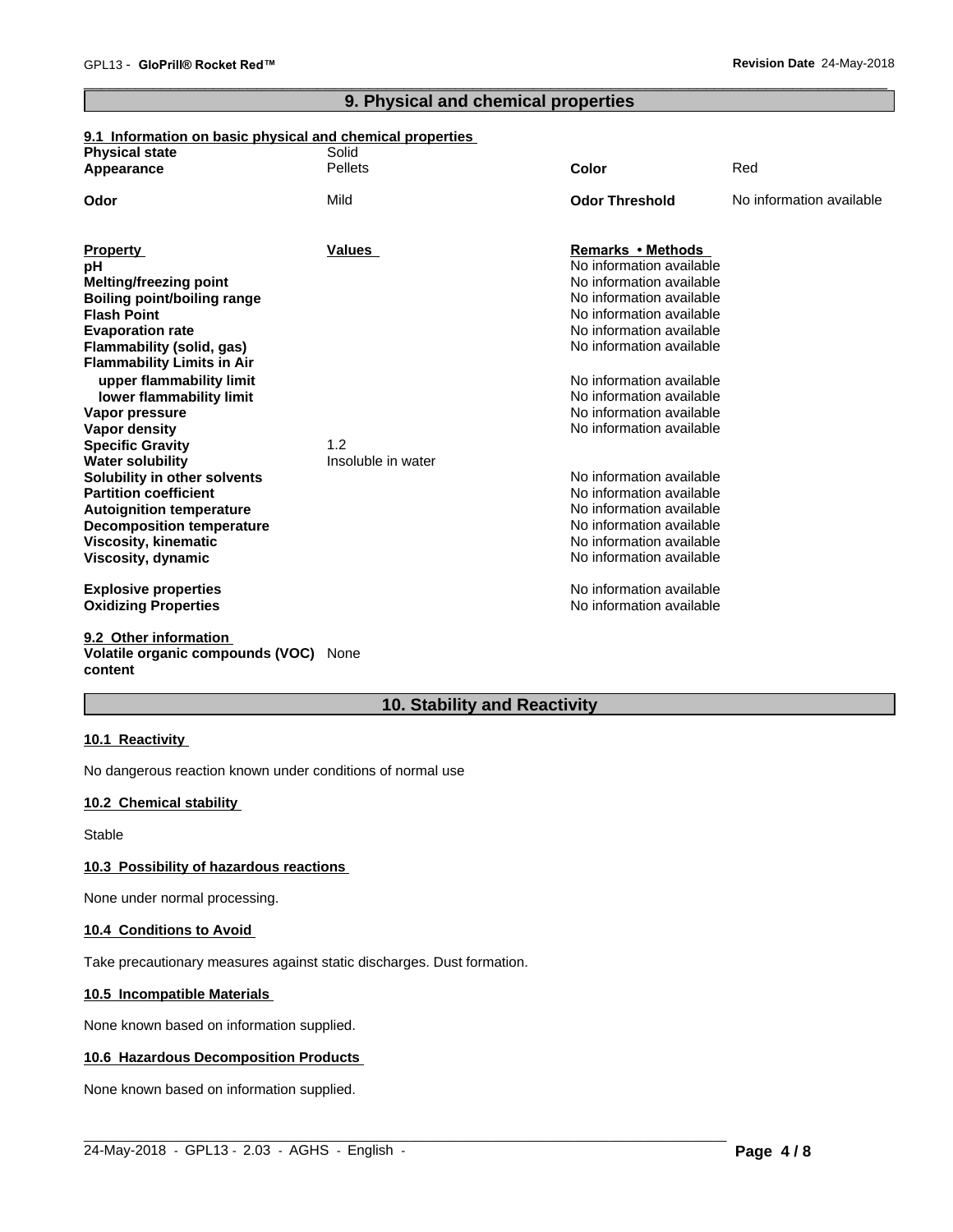## **11. Toxicological information**

 $\_$  ,  $\_$  ,  $\_$  ,  $\_$  ,  $\_$  ,  $\_$  ,  $\_$  ,  $\_$  ,  $\_$  ,  $\_$  ,  $\_$  ,  $\_$  ,  $\_$  ,  $\_$  ,  $\_$  ,  $\_$  ,  $\_$  ,  $\_$  ,  $\_$  ,  $\_$  ,  $\_$  ,  $\_$  ,  $\_$  ,  $\_$  ,  $\_$  ,  $\_$  ,  $\_$  ,  $\_$  ,  $\_$  ,  $\_$  ,  $\_$  ,  $\_$  ,  $\_$  ,  $\_$  ,  $\_$  ,  $\_$  ,  $\_$  ,

## **11.1 Acute toxicity**

**Numerical measures of toxicity: Product Information**

**The following values are calculated based on chapter 3.1 of the GHS document**

| Oral LD50   | 3,624.00 mg/kg  |
|-------------|-----------------|
| Dermal LD50 | 20,180.00 mg/kg |

**Numerical measures of toxicity: Component Information**

## **11.2 Information on toxicologicaleffects**

## **Skin corrosion/irritation**

Product Information • May cause irritation Component Information • No information available

## **Serious eye damage/eye irritation**

Product Information • May cause eye irritation Component Information • No information available

## **Respiratory or skin sensitization**

Product Information • No information available Component Information  $\overline{\cdot}$  No information available

## **Germ cell mutagenicity**

Product Information • No information available Component Information • No information available

## **Carcinogenicity**

Product Information • Contains no ingredient listed as a carcinogen Component Information •

## **Reproductive toxicity**

Product Information • No information available Component Information • No information available

## **STOT - single exposure** No information available

## **STOT - repeated exposure**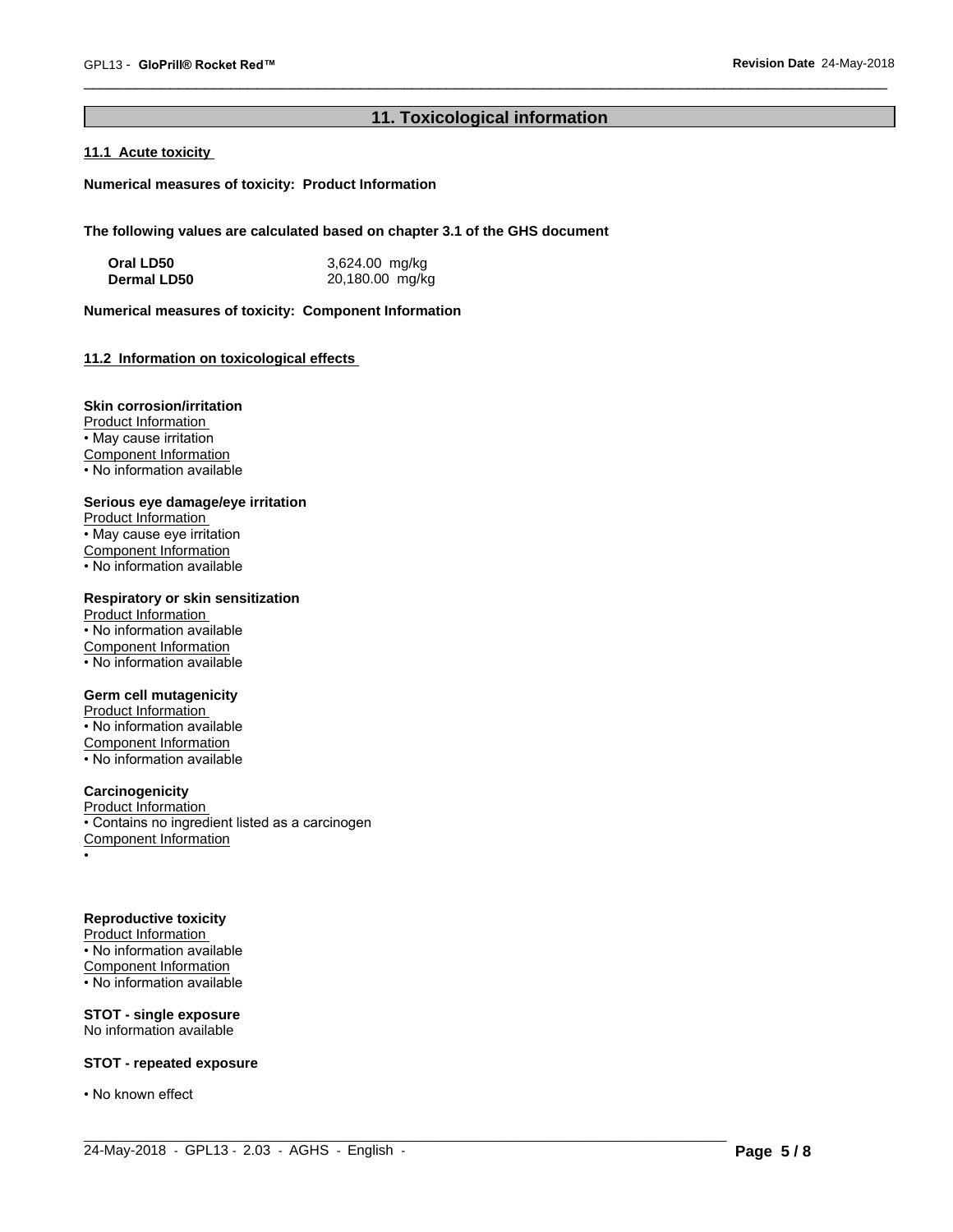## **Other adverse effects**

Product Information • No information available Component Information • No information available

## **Aspiration hazard**

Product Information • No information available Component Information • No information available

## **12. Ecological information**

## **12.1 Toxicity**

**Ecotoxicity No information available** 

68 % of the mixture consists of components(s) of unknown hazards to the aquatic environment

### **Ecotoxicity effects**

## **12.2 Persistence and degradability**

No information available.

### **12.3 Bioaccumulative potential**

Discharge into the environment must be avoided

## **12.4 Mobility in soil**

No information available.

## **12.5 Other adverse effects**

No information available

## **13. Disposal Considerations**

## **13.1 Waste treatment methods**

Dispose of in accordance with federal, state, and local regulations.

## **14. Transport Information**

| DOT         | Not regulated |
|-------------|---------------|
| MEX         | Not regulated |
| <b>IMDG</b> | Not regulated |
| IATA        | Not regulated |

## **15. Regulatory information**

 $\_$  ,  $\_$  ,  $\_$  ,  $\_$  ,  $\_$  ,  $\_$  ,  $\_$  ,  $\_$  ,  $\_$  ,  $\_$  ,  $\_$  ,  $\_$  ,  $\_$  ,  $\_$  ,  $\_$  ,  $\_$  ,  $\_$  ,  $\_$  ,  $\_$  ,  $\_$  ,  $\_$  ,  $\_$  ,  $\_$  ,  $\_$  ,  $\_$  ,  $\_$  ,  $\_$  ,  $\_$  ,  $\_$  ,  $\_$  ,  $\_$  ,  $\_$  ,  $\_$  ,  $\_$  ,  $\_$  ,  $\_$  ,  $\_$  ,

**15.1 International Inventories**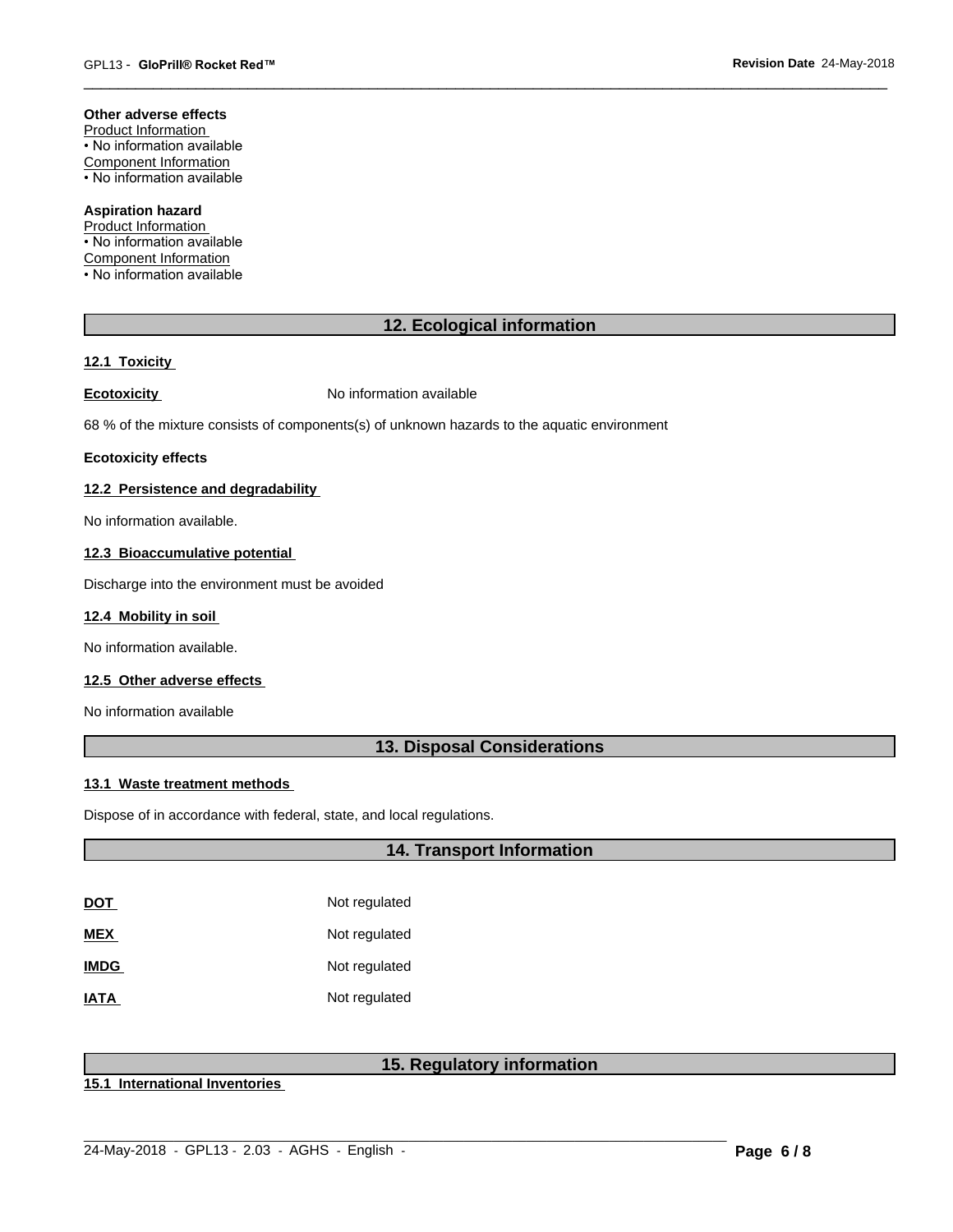| <b>TSCA</b>          | Complies                 |
|----------------------|--------------------------|
| <b>DSL</b>           | $\overline{\phantom{0}}$ |
| <b>EINECS/ELINCS</b> | $\overline{\phantom{0}}$ |
| <b>ENCS</b>          |                          |
| <b>IECSC</b>         |                          |
| <b>KECL</b>          |                          |
| <b>PICCS</b>         | -                        |
| <b>AICS</b>          | -                        |
| <b>NZIOC</b>         | -                        |
|                      |                          |

 **TSCA** - United States Toxic Substances Control Act Section 8(b) Inventory

 **DSL** - Canadian Domestic Substances List

 **EINECS/ELINCS** - European Inventory of Existing Chemical Substances/European List of Notified Chemical Substances

 **PICCS** - Philippines Inventory of Chemicals and Chemical Substances

 **ENCS** - Japan Existing and New Chemical Substances

 **IECSC** - China Inventory of Existing Chemical Substances

 **KECL** - Korean Existing and Evaluated Chemical Substances

 **PICCS** - Philippines Inventory of Chemicals and Chemical Substances

 **AICS** - Australian Inventory of Chemical Substances

 **NZIoC** - New Zealand Inventory of Chemicals

## **15.2 U.S. Federal Regulations**

### **SARA 313**

Section 313 of Title III of the Superfund Amendments and Reauthorization Act of 1986 (SARA). This product contains a chemical or chemicals which are subject to the reporting requirements of the Act and Title 40 of the Code of Federal Regulations, Part 372:

| <b>Chemical Name</b>           | <b>SARA 313 - Threshold Values %</b> | Weight-% |
|--------------------------------|--------------------------------------|----------|
| Resin (Zinc Compound)          |                                      | 60 - 70  |
| ETHYLENE MAA COPOLYMER ZN SALT | .u                                   | $5 - 10$ |
| 28516-43-0                     |                                      |          |

## **15.3 Pesticide Information**

Not applicable

## **15.4 U.S. State Regulations**

### **California Proposition 65**

This product contains the following Proposition 65 chemicals:

| <b>Chemical Name</b><br>C.I. Basic Violet 10 - 81-88-9 |                        |                       | California Prop. 65<br>Carcinogen |                                           |  |
|--------------------------------------------------------|------------------------|-----------------------|-----------------------------------|-------------------------------------------|--|
|                                                        |                        |                       |                                   |                                           |  |
| <b>16. Other information</b>                           |                        |                       |                                   |                                           |  |
| <b>NFPA</b>                                            | <b>Health Hazard -</b> | Flammability -        | Instability -                     | <b>Physical and chemical</b><br>hazards - |  |
| <b>HMIS</b>                                            | <b>Health Hazard 1</b> | <b>Flammability 1</b> | <b>Physical Hazard 0</b>          | Personal protection X                     |  |
|                                                        |                        |                       |                                   |                                           |  |

 $\_$  ,  $\_$  ,  $\_$  ,  $\_$  ,  $\_$  ,  $\_$  ,  $\_$  ,  $\_$  ,  $\_$  ,  $\_$  ,  $\_$  ,  $\_$  ,  $\_$  ,  $\_$  ,  $\_$  ,  $\_$  ,  $\_$  ,  $\_$  ,  $\_$  ,  $\_$  ,  $\_$  ,  $\_$  ,  $\_$  ,  $\_$  ,  $\_$  ,  $\_$  ,  $\_$  ,  $\_$  ,  $\_$  ,  $\_$  ,  $\_$  ,  $\_$  ,  $\_$  ,  $\_$  ,  $\_$  ,  $\_$  ,  $\_$  ,

#### **Legend:**

*ACGIH (American Conference of Governmental Industrial Hygienists) Ceiling* (C) *DOT (Department of Transportation) EPA (Environmental Protection Agency) IARC (International Agency for Research on Cancer) International Air Transport Association (IATA) International Maritime Dangerous Goods (IMDG) NIOSH (National Institute for Occupational Safety and Health) NTP (National Toxicology Program) OSHA (Occupational Safety and Health Administration of the US Department of Labor) PEL (Permissible Exposure Limit)*